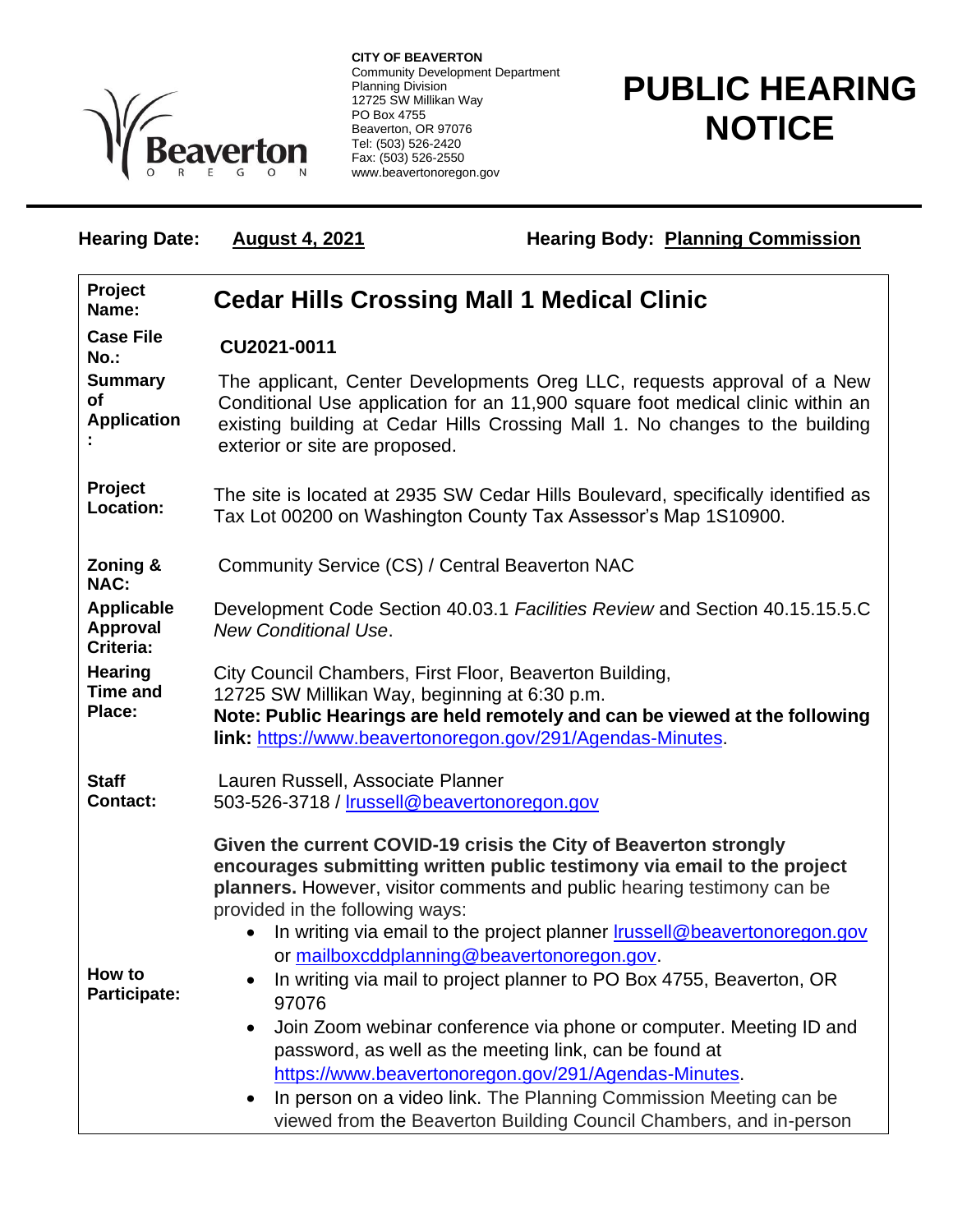public hearing testimony may be provided on a computer set up in the Beaverton Building.

*NOTE: The City of Beaverton has declared a State of Emergency due to COVID-19 and the Community Development Division is closed to the public until further notice. The Community Development Department is evaluating temporary changes to processes and procedures to respond appropriately to the COVID-19 State of Emergency, and is committed to ensuring that the land use review process continues to fulfill the*  requirements of state and local law while protecting the health and wellbeing of the *community*.

Pursuant to Section 50.83 of the Beaverton Development Code, written comments or exhibits submitted prior to the hearing to be submitted by staff at the hearing must be received by the City Recorder no later than 4:30 p.m. on the day of the scheduled hearing. Mailed written comments to the Commission should be sent to the attention of Lauren Russell, Planning Division, PO Box 4755, Beaverton, OR 97076. To be made a part of the staff report, correspondence needs to be received by **July 23, 2021**. All written testimony provided prior to the meeting will be provided to Planning Commission prior to their decision. Please reference the Case File Number and Project Name in your written comments. Comments may also be provided via email to [lrussell@beavertonoregon.gov.](mailto:lrussell@beavertonoregon.gov)

A copy of all documents and evidence submitted by or on behalf of the applicant, and applicable review criteria, are available for inspection. Please contact the project planner for more information or to view documents electronically. A copy of the staff report will be available for inspection at no cost at least seven (7) calendar days before the hearing. A copy of any or all materials will be provided at a reasonable cost. A copy of the staff report may also be viewed online at: [www.beavertonoregon.gov/DevelopmentProjects](http://www.beavertonoregon.gov/DevelopmentProjects) Staff strongly encourages you to participate in the public process by reviewing documents online and viewing the public meeting at [https://www.beavertonoregon.gov/291/Agendas-Minutes.](https://www.beavertonoregon.gov/291/Agendas-Minutes) If you do not have the technology to view documents, watch, or participate in the meeting, please contact the project planner for additional support.

The Planning Commission shall conduct hearings in accordance with adopted rules of procedure and shall make a decision on the development application after the hearing closes. Failure to raise an issue in a hearing, by testifying in person or by letter, or failure to provide statements or evidence with sufficient specificity to afford the decision making authority an opportunity to respond to such issue, precludes appeal to the Land Use Board of Appeals on the issue.

## **Facilities Review Committee Meeting Day: Wednesday, July 14, 2021**

The Facilities Review Committee is not a decision making body, but advises the Director and Planning Commission on a project's conformity to the technical criteria specified in Section 40.03 of the Beaverton Development Code. The Director will include the Committee's recommendation in the staff report to the decision making authority. The Facilities Review Committee meeting is open to the public, but is not intended for public testimony.

*Accessibility information: This information can be made available in large print or audio tape upon request. Assistive listening devices, sign language interpreters, or qualified bilingual interpreters can be made available at any public meeting or program with 72 hours advance notice. To request these services, contact Lauren Russell by calling 711 503-526-3718 or email [lrussell@beavertonoregon.gov.](mailto:lrussell@beavertonoregon.gov)*